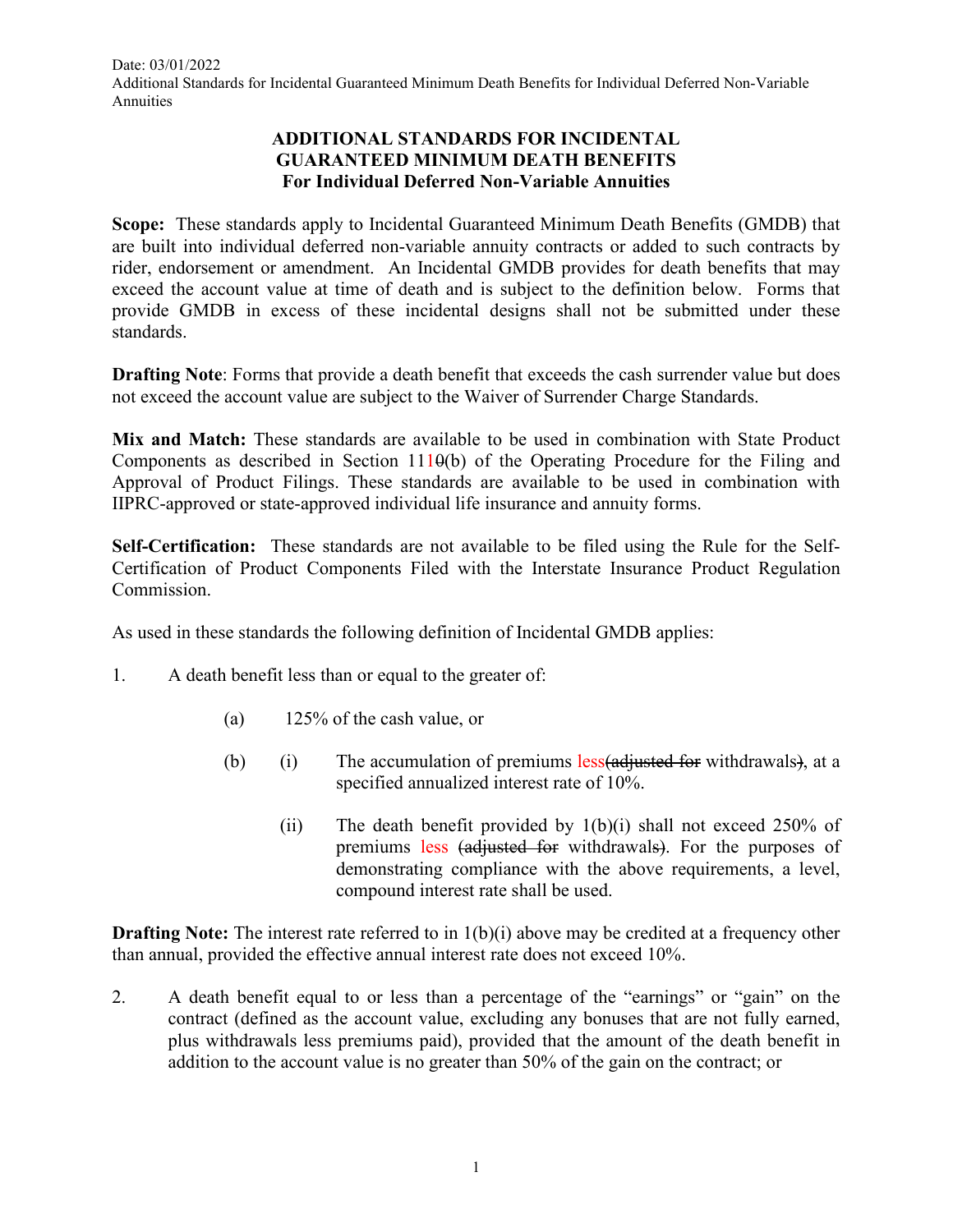**Drafting Note:** "Gain" as defined above might not be equivalent to a policyholder's actual taxable gain at time of death.

3. A death benefit based on a combination of an "accumulation" death benefit (1 above) and a death benefit based upon the "gain" of the contract (2 above), provided that the combined amount does not exceed the greater of the two death benefits described in 1 and 2 above.

As used in these standards, the following definitions apply:

"GMDB form" means a GMDB feature that is either built into the contract or added by rider, endorsement or amendment on or after the date of issue of the contract.

"GMDB charge rate," "initial GMDB charge rate," and "maximum GMDB charge rate" refer to percentages that are applied to the same base amount, as specified in the contract (e.g. account value or GMDB amount) to produce a dollar amount GMDB charge which is then deducted from the account value. "GMDB charge rate," "initial GMDB charge rate," and "maximum GMDB charge rate" may also refer to a formula to produce a dollar amount GMDB charge (e.g. a percentage plus a flat dollar amount or a just a flat dollar amount). The charge rate cannot be deducted from the minimum guaranteed retrospective nonforfeiture value.

"Covered Person" is the person or persons whose death will result in the death benefit being payable.

"Step-up" is an increase in the GMDB amount that is triggered by a specified event or condition.

"Waiting period" means any minimum time period the contract must be in force before the GMDB is payable**.**

**Drafting Note:** These definitions are only for the purpose of defining these terms as they are used in this standard. It does not suggest that these terms must be used in the contract. Other terms may be used, provided they are defined and used consistently. The same terms can be used in different ways in the contract, as long as they are clearly defined in the contract. In addition, these definitions are not intended to dictate specific product designs, as long as the elements of the product design are mathematically equivalent to (or better than) the elements defined above.

# **§ 1 ADDITIONAL SUBMISSION REQUIREMENTS**

## **A. GENERAL**

The following additional filing submission requirements apply:

(1) If a GMDB feature is provided by attachment to the contract by rider, endorsement or amendment, the following shall be included: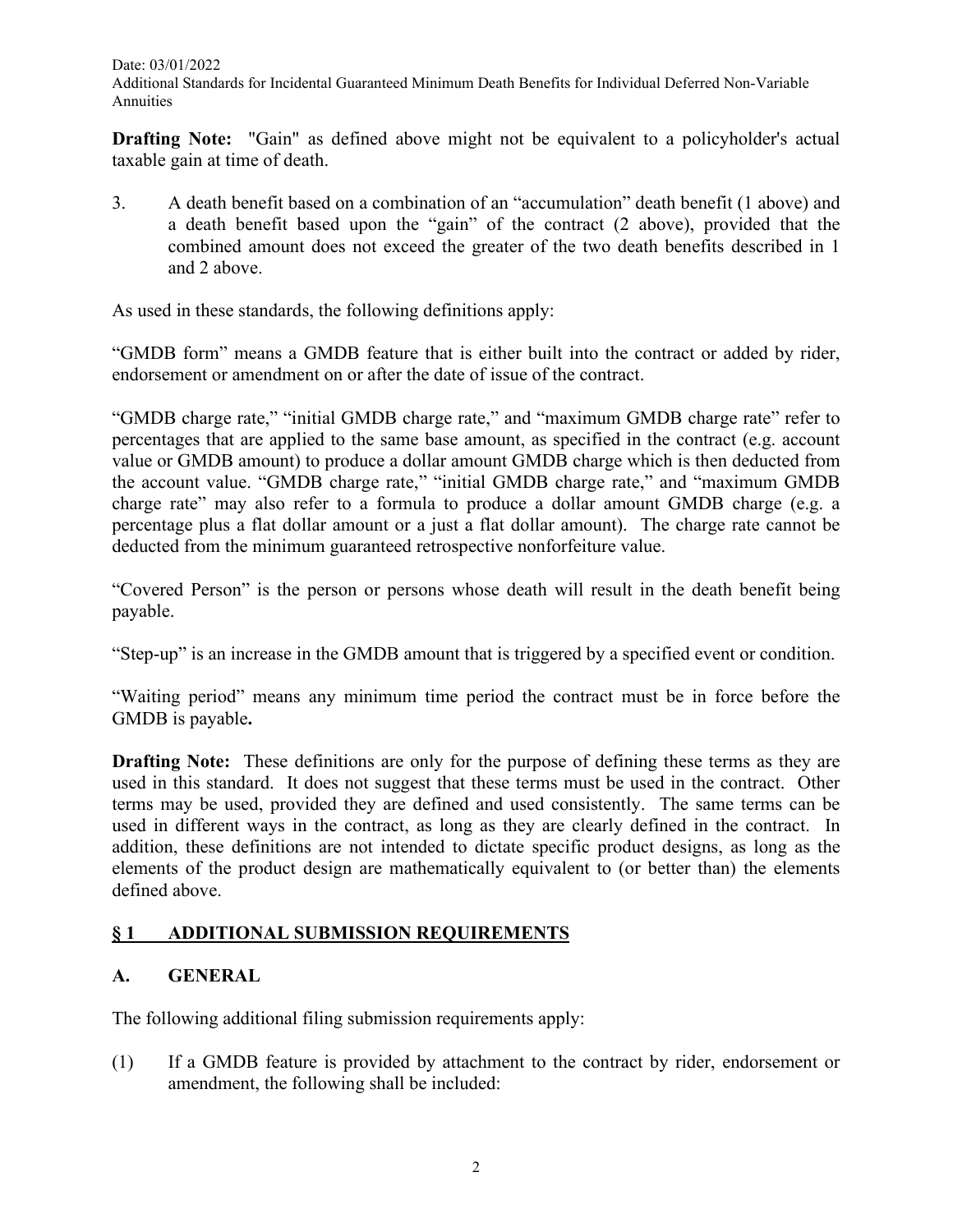- (a) A listing by filing jurisdiction of the types of contracts with which the GMDB form will be used, including the contract form numbers, the corresponding approval date for these contracts and any filing identification number.
- (b) A statement as to whether the GMDB form will be made part of the contract at issue or is intended for use after the date of issue of a contract, or both.
- (c) A statement as to whether the GMDB form is intended for use with new issues and/or in force business.
- (d) A description of the GMDB feature for all types of contract forms with which the benefit will be used.
- (e) Any contract pages or provisions referenced in the GMDB form.

#### **B. ACTUARIAL MEMORANDUM**

- (1) The actuarial memorandum required by the Core Standards for Individual Deferred Non-Variable Annuity Contracts to which these GMDB standards are attached, and which is prepared, dated and signed by the member of the American Academy of Actuaries, shall include the following information about the GMDB feature:
	- (a) A description of the GMDB feature, including any formulae or methodology used to determine GMDB amounts;
	- (b) A demonstration that the design of the GMDB feature meets the definition of Incidental GMDB outlined in these standards;
	- (c) A description of any elements used in determining the GMDB amounts and any guarantees or ranges associated with these elements;
	- (d) Any age limitations on adding the GMDB feature;
	- (e) Any conditions that may reduce or terminate the GMDB feature;
	- (f) What forms of death benefits are available (e.g. spousal guarantee with a payout for the survivor of two covered persons);
	- (g) Whether the GMDB charge rate or other elements of the GMDB vary by issue age, attained age, duration or other criteria;
	- (h) A description of the GMDB charge rate, including how it is applied to produce the GMDB charge;
	- (i) Examples showing the derivation of the GMDB amounts and GMDB charges over the potential life of the contract, under various economic scenarios (if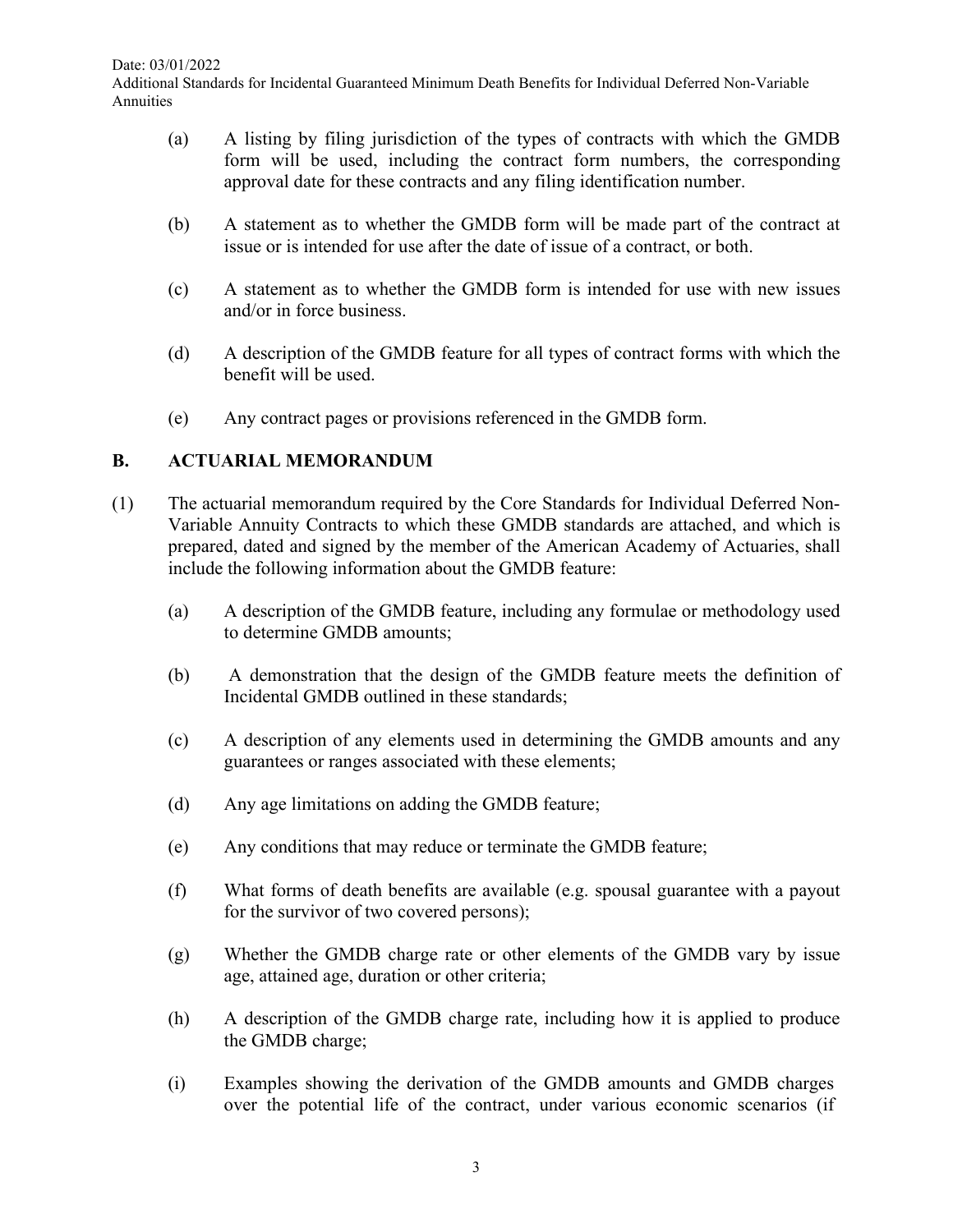applied to an index-linked form):

- (i) The potential changes in the GMDB amount before or at the date of death, illustrating all the types of options for increases and decreases. The example(s) shall include, if applicable, the impact of withdrawals;
- (ii) The change in the account value and minimum guaranteed cash surrender value related to any of the changes to the GMDB amount in item (i) above.

**Drafting Note:** A contract with a GMDB charge must satisfy minimum nonforfeiture requirements, pursuant to the Core Standards for Individual Deferred Non-Variable Annuity Contracts. The minimum value requirements in Section 4A of the Standard Nonforfeiture Law for Individual Deferred Annuities (# 805) do not allow for any reductions in minimum value for the rider charges.

Regardless of additional nonforfeiture values referenced in Section 11 of the Standard Nonforfeiture Law for Individual Deferred Annuities (# 805), GMDB that meet the Incidental GMDB definition of these standards will not be required to include additional nonforfeiture values.

## **C. VARIABILITY OF INFORMATION**

- (1) Guaranteed elements used in determining GMDB amounts or any other product specifications may be changed for new issues without prior notice or approval, as long as the Statement of Variability presents reasonable and realistic ranges for each guaranteed element. At issue a single value within the range filed for the guaranteed element shall be applicable for the life of the contract.
- (2) The maximum GMDB charge rate may be considered a variable item and marked to denote variability.
- (3) A zero entry in a range for any benefit or credit is unacceptable, and any change to a range requires a refiling for prior approval.

## **§ 2 GENERAL REQUIREMENTS**

## **A. COVER PAGE**

- (1) If the GMDB feature is provided by attachment to the contract by rider, endorsement or amendment, the following shall be included on the cover page:
	- (a) At least one signature of a company officer if the GMDB form is added after the date of issue of a contract. Alternatively, the signature may be added at the end of the rider, endorsement or amendment.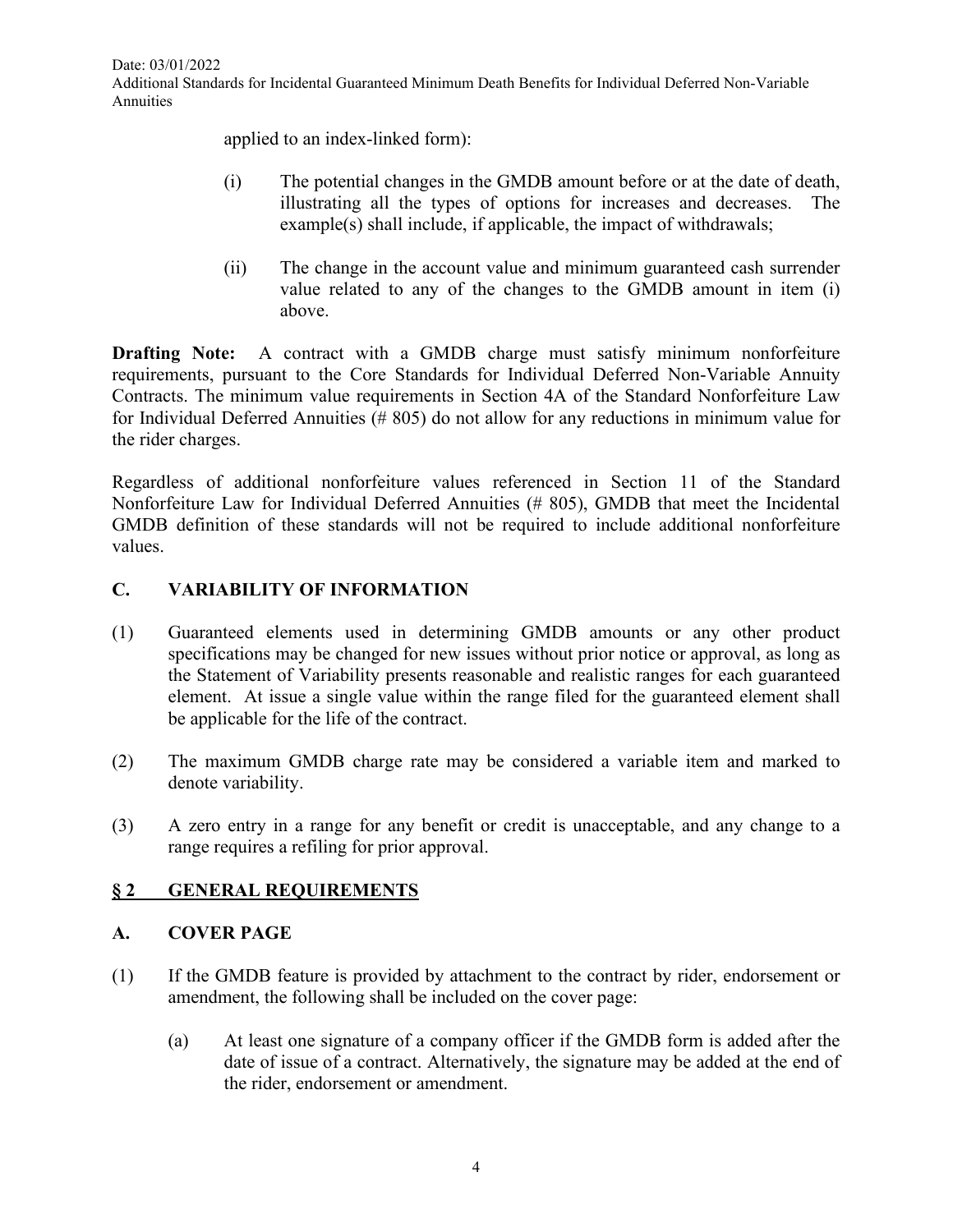Date: 03/01/2022

Additional Standards for Incidental Guaranteed Minimum Death Benefits for Individual Deferred Non-Variable Annuities

- (b) A statement to the effect that the GMDB form is made a part of the contract and that its provisions apply in lieu of any contract provisions to the contrary.
- (2) The GMDB form shall contain a brief description that shall appear in prominent print on the cover page of the GMDB form or is visible without opening the GMDB form. The brief description shall contain at least the following information:
	- (a) A caption stating that a GMDB feature is provided; for example, single premium deferred non-variable (or index, if applicable) annuity contract with guaranteed minimum death benefit provision or guaranteed minimum death benefit rider.
- (3) If the GMDB form provides for termination of the GMDB feature upon assignment or a change in ownership as permitted under paragraph (2)(e) of the TERMINATION section of this standard, the following statement shall be included in prominent print on the cover page or the first specifications page:

The guaranteed minimum death benefit will terminate upon assignment or a change in ownership of the contract unless the new assignee or owner meets the qualifications specified in the Termination provision of the guaranteed minimum death benefit.

## **B. SPECIFICATIONS PAGE**

- (1) The specifications page of the GMDB form shall include:
	- (a) Effective date, if the GMDB form is an attachment to the contract;
	- (b) Any guaranteed elements which affect the GMDB feature, including, but not limited to, any maximum GMDB amount, any waiting period, any minimum guaranteed bonus credits/percentages, any limitations on additional premium payments, any age limitations on the GMDB feature; and
	- (c) The maximum GMDB charge rate.
- (2) The specifications page may include the initial GMDB charge rate, provided it is subject to a guarantee and such guarantee is stated on the specifications page. Examples of guarantees include:
	- (a) For a particular time period;
	- (b) For the life of the contract, provided no step-ups elected; or
	- (c) For the life of the contract.

**Drafting Note:** If the maximum GMDB charge rate and the initial GMDB charge rate are one and the same, the contract need only refer to the GMDB charge rate.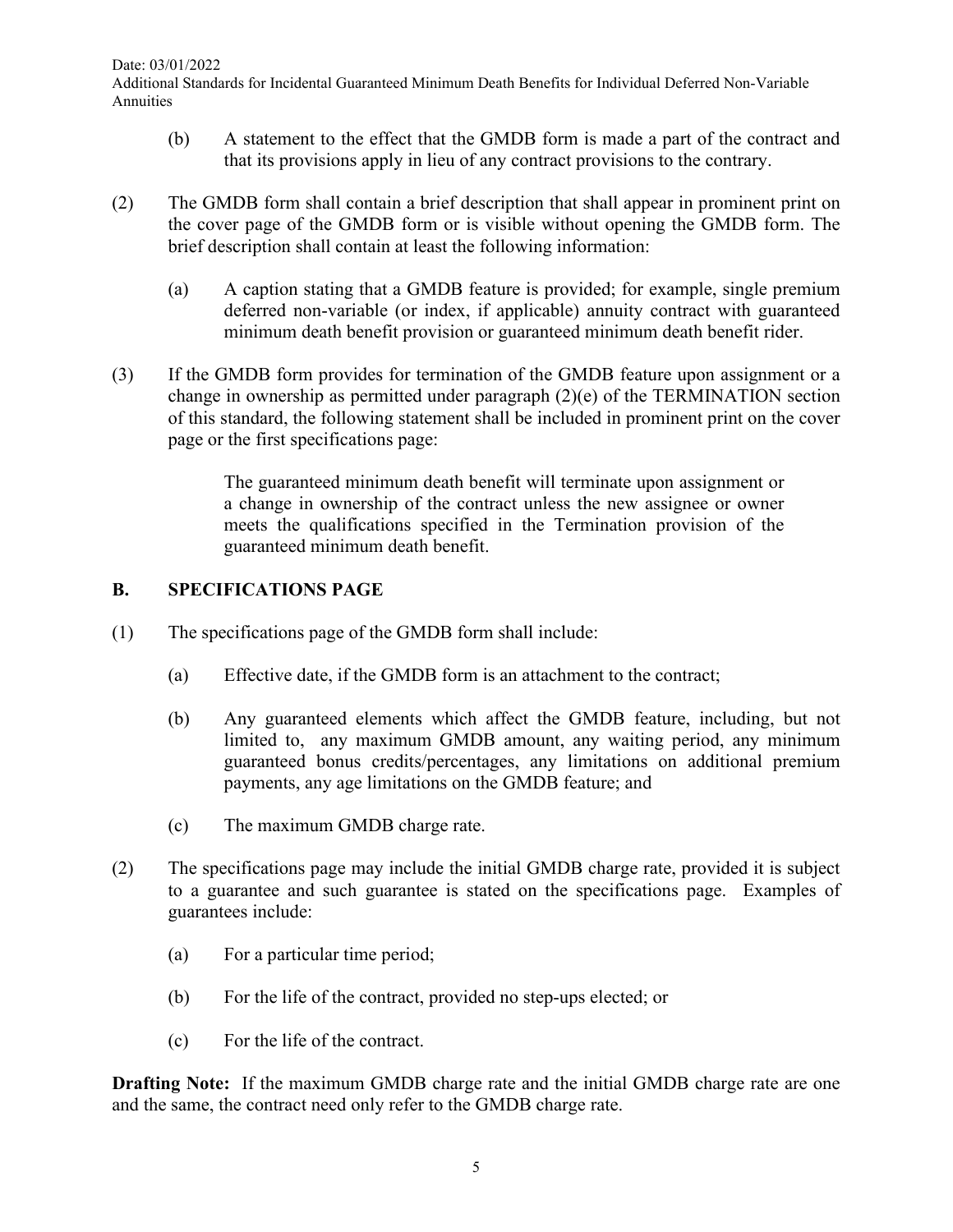- (3) The specifications page of the GMDB form shall state, if applicable, that:
	- (a) The GMDB charge rate is not guaranteed and can be changed by the company, subject to the maximum GMDB charge rate in the contract.
	- (b) The initial GMDB charge rate is guaranteed under the conditions stated in the contract and in effect when it was set. Utilization of step-ups or other changes may increase the GMDB charge rate, subject to the maximum GMDB charge in the contract.

## **C. DEATH BENEFIT**

- (1) If there is an option for the spouse to continue the contract in lieu of receiving the death benefit, the GMDB form shall state the effect, if any, on all the GMDB amounts, percentages, and conditions.
- (2) With respect to an option for the spouse to continue the contract,
	- (a) The GMDB form shall comply with the applicable state law where the form is delivered or issued for delivery, with respect to the coverage and benefits available to a person who is in a legally-sanctioned domestic partnership or civil union and to their families, or available to a person who is in a legally-sanctioned marriage with the insured and to their families; and
	- (b) Nothing in this provision shall be construed as requiring any company to provide coverage or benefits to any person who is in a domestic partnership, civil union or marriage or to their families in a state where such relationships are not legally recognized.

## **D. GMDB AMOUNTS**

- (1) The GMDB form shall describe any formulae, methodology or assumptions used to determine the GMDB amount.
- (2) The GMDB form shall describe any condition or limitations on the GMDB feature, including:
	- (a) A statement, if applicable, in prominent print, to the effect that the GMDB amount cannot be withdrawn in a lump sum.
	- (b) The maximum limit, if any, on the GMDB amount.
	- (c) Any waiting period.
	- (d) Any limitations/conditions on availability of a step-up.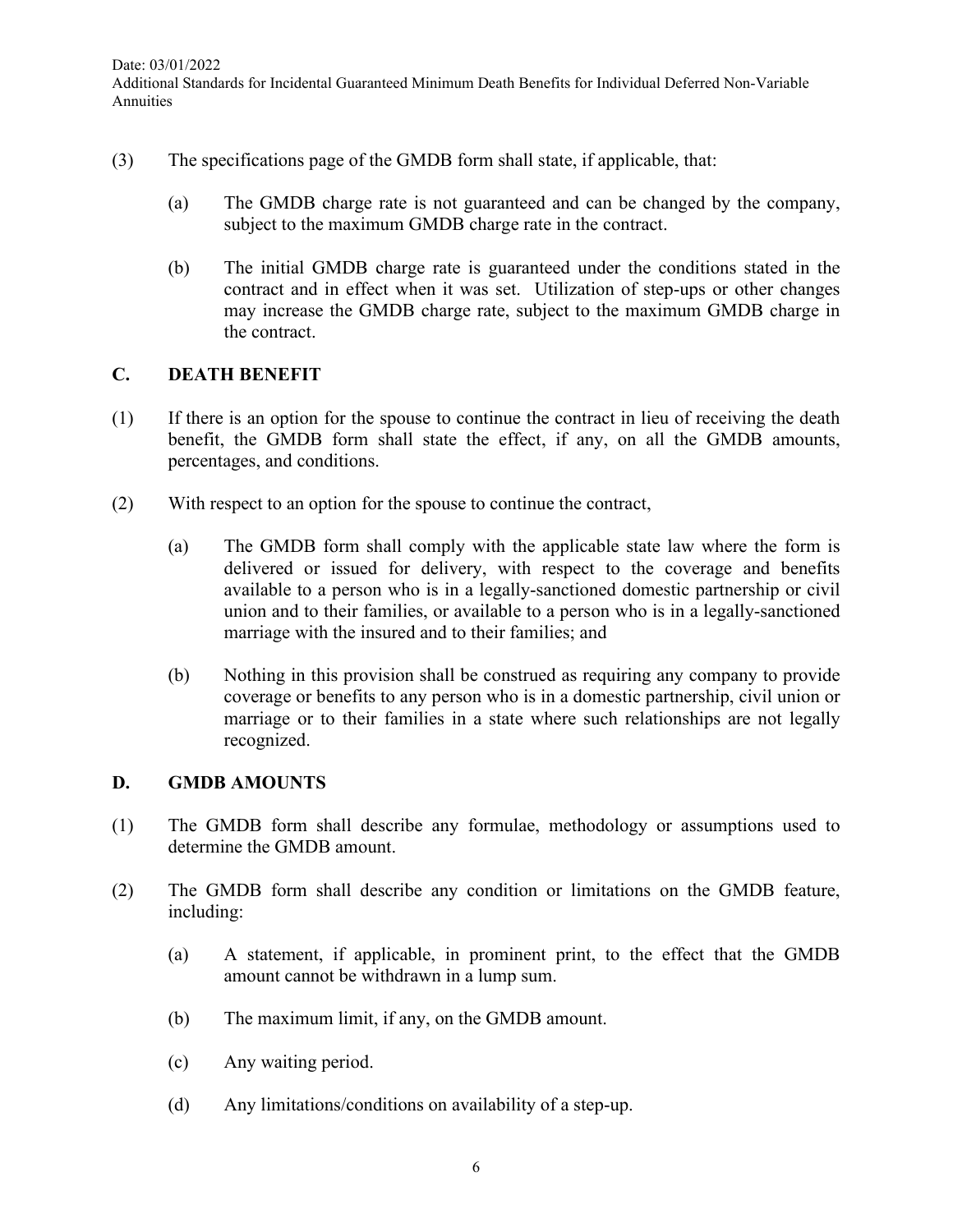- (e) Any limitations on additional premium payments or allocations between fixed and index-linked account values while the GMDB is in effect.
- (f) Whether or not any premium payments are excluded in determining the GMDB amount.
- (3) The GMDB form shall describe the effect of any withdrawals on all GMDB amounts.
- (4) The GMDB form shall describe the impact that exercising other contract benefits will have on GMDB amounts.

#### **E. GMDB CHARGE**

- (1) The GMDB form shall describe any elements used in determining the GMDB charge and any guarantees or ranges associated with these elements.
- (2) The GMDB form shall include a description of the GMDB charge, including how it is calculated (e.g. as a percentage of the account value or the GMDB amount), how it is deducted (e.g. from the entire account value or only from non-index-linked portions of the account value), how often it is deducted (e.g. if the GMDB charge is deducted in arrears, or if the GMDB charge is prorated for effective date of a change in the rate that is not at the beginning of a charge period), and how it affects the GMDB amount, if at all. If the GMDB charge is included as part of another expense charge or reduction to a credit under the contract, the GMDB portion of that charge or reduction must be explicitly identified.
- (3) The GMDB form shall describe the conditions under which the GMDB charge rate could increase, what rights the owner has to accept or reject the increase, and that the owner will be notified in writing of such increase.
- (4) The GMDB charge shall not vary based on the allocation of account value between fixed and indexed-linked portions of the account value.
- (5) If the GMDB charge rate can vary, the GMDB form shall state that the GMDB charge rate will never exceed the maximum GMDB charge rate on the specifications page.
- (6) The GMDB form shall state under what conditions, if any, the GMDB charge will be waived.
- (7) The GMDB form shall state that if the GMDB is terminated, the GMDB charge shall be terminated.

## **F. REPORT**

(1) The GMDB form shall state that the annual report will contain at least the following: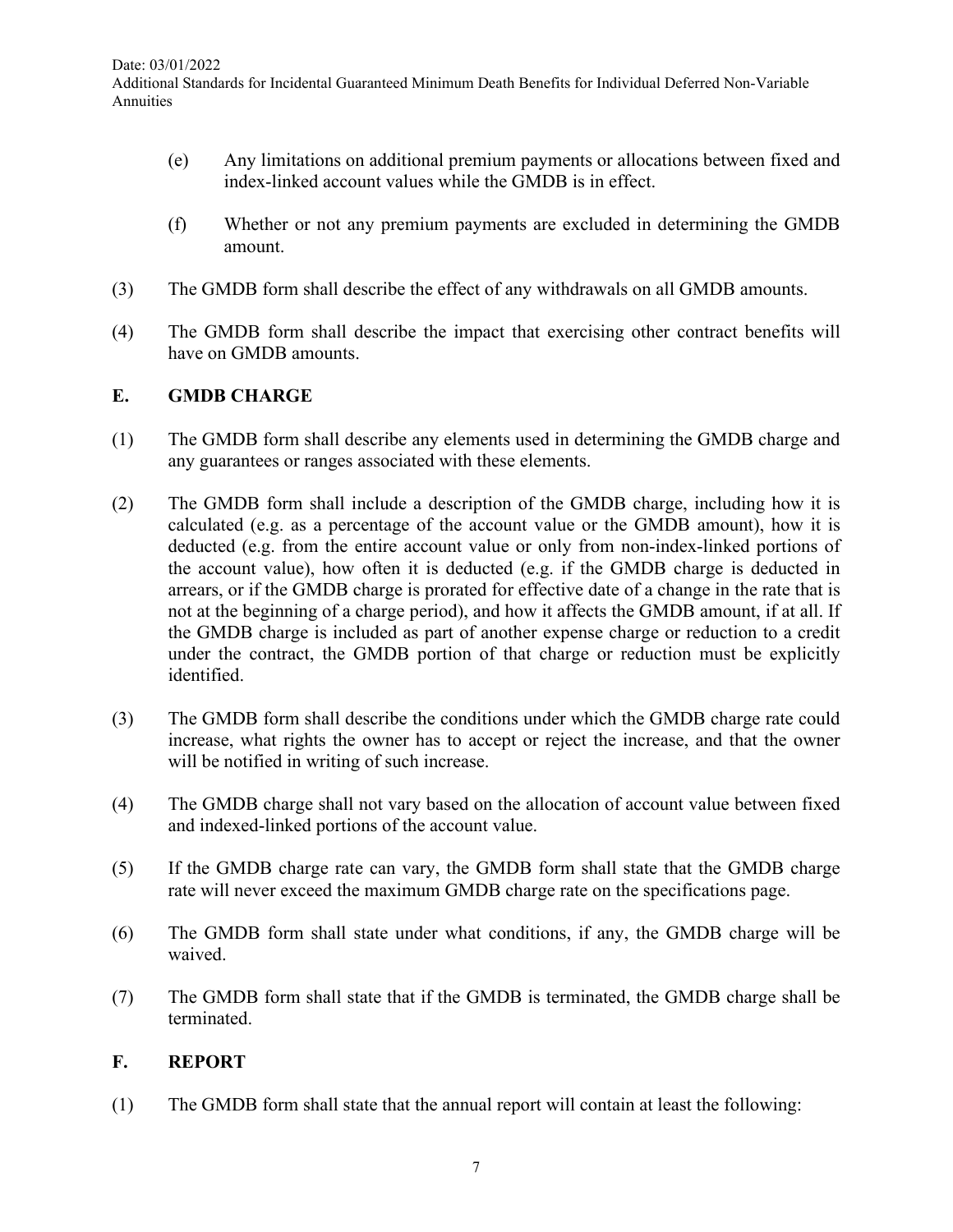(a) The GMDB amount (i.e. the current death benefit amount).

#### **G. TERMINATION**

- (1) A GMDB form that is attached to the contract by rider, endorsement or amendment shall include the following termination conditions:
	- (a) Upon termination of the contract;
	- (b) After the remaining benefit amount is reduced to zero, if applicable; or
	- (c) Upon the annuitization start date.
- (2) A GMDB form that is built in or attached to the contract by rider, endorsement or amendment may include the following conditions for termination of the benefit feature or the rider, endorsement, or amendment:
	- (a) Upon written request from the owner;
	- (b) Upon payment of the death benefit (unless spousal continuation is an option and is chosen);
	- (c) Upon divorce, annulment, or dissolution of a marriage, if the form contains a spousal benefit;
	- (d) Upon change in a covered person under a GMDB form that isn't otherwise specifically allowed in the form;
	- (e) Upon a change in ownership (or assignment) of the contract unless:
		- (i) The new owner or assignee assumes full ownership of the contract and is essentially the same person (e.g. an individual ownership changed to a personal revocable trust, a joint ownership of husband and wife changed to the surviving spouse when one of them dies, a change to the owner's spouse during the owner's lifetime, a change to a court appointed guardian representing the owner during the owner's lifetime, etc.); or
		- (ii) The assignment is for the purposes of effectuating a 1035 exchange of the contract (i.e. the rider may continue during the temporary assignment period and not terminate until the contract is actually surrendered);
	- (f) Upon reaching specified contract anniversaries, as specified in the GMDB form;
	- (g) Spousal continuation is elected and the surviving spouse is older than a specified age as of the date of the owner/annuitant's death;